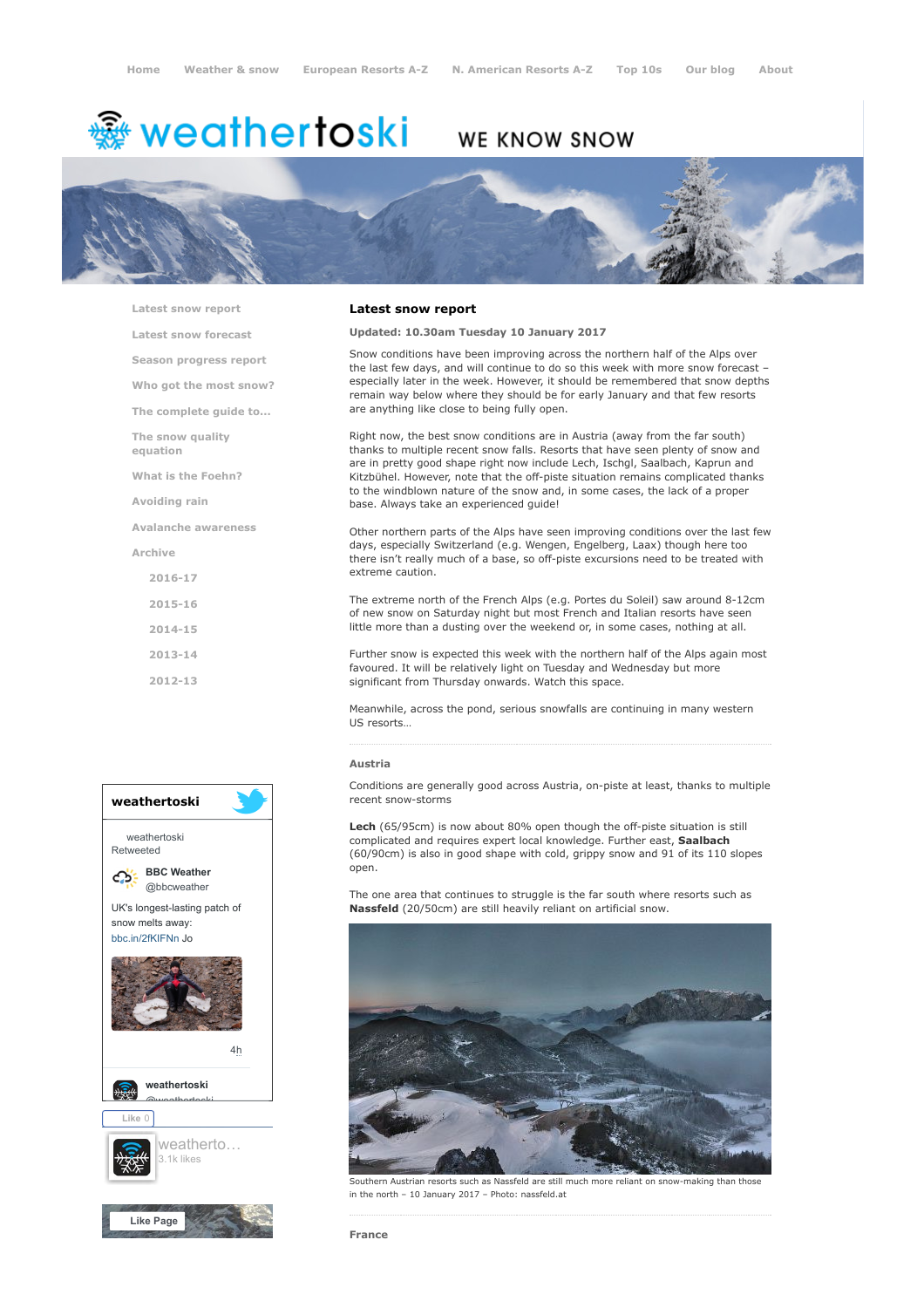Follow me on: **Lwitte** 

Tweet this page

[Tweet](https://twitter.com/intent/tweet?original_referer=https%3A%2F%2Fwww.weathertoski.co.uk%2Fweather-snow%2Farchive%2Fsnow-report-10-01-2017%2F&ref_src=twsrc%5Etfw&text=Weather%20to%20ski%20-%20Snow%20report%20-%2010%20January%202017&tw_p=tweetbutton&url=https%3A%2F%2Fwww.weathertoski.co.uk%2Fweather-snow%2Farchive%2Fsnow-report-10-01-2017%2F)



### $G+$

#### Contact us...

Got a burning question about weather or snow conditions in the Alps? [Contact us](https://www.weathertoski.co.uk/about-1/contact-us/) and we'll do our best to answer it...

#### E: [info@weathertoski.co.uk](mailto:fraser@weathertoski.co.uk)

T: +44 (0)20 3151 3154

Many northern French resorts have seen at least a little new snow over the last few days, with more falling today. This means that conditions are improving in the likes of Avoriaz (40/60cm), Flaine (15/80cm) and La Plagne (15/95cm), even if artificial snow is still playing an important role.

The best snow cover remains in the high resorts close to the Italian border, from Val d'Isère/Tignes (30/130cm) southwards, including Val Cenis (20/220cm) and Montgenèvre (90/200cm).



Snow is expected to improved conditions in the Portes du Soleil today. This Châtel – 10 January 2017 – Photo: chatel.com

#### Italy

With one or two exceptions, most Italian ski resorts are still heavily reliant on artificial snow, including the **Dolomiti Superski** area where over 1000km of pistes are now open on an upper base of just 30-40cm.

The best snow cover is still in the higher resorts of the western Alps, such as Champoluc (15/150cm), Cervinia (30/150cm) and Sestriere (50/140cm). Note, however, that even here the base is still very thin below 1800-2000m.



Many southern Alpine resorts are still heavily dependent on man-made snow. This is Passo Tonale – 10 January 2017 – Photo: passotonale.it

#### Switzerland

Snow conditions have been improving across much of Switzerland over the last few days though snow depths remain considerably below par for early January across the board.

Wengen (20/50cm) and Klosters (22/70cm) both offer excellent on-piste snow quality right now, even if they are far from completely open. Off-piste opportunities, however, remain limited in most resorts.

Unlike earlier in the season it is now the far south that has the least snow, at least at low altitudes, with only patchy cover in and round Zermatt (60cm midmountain base), where you have to climb high today for it to look like midwinter.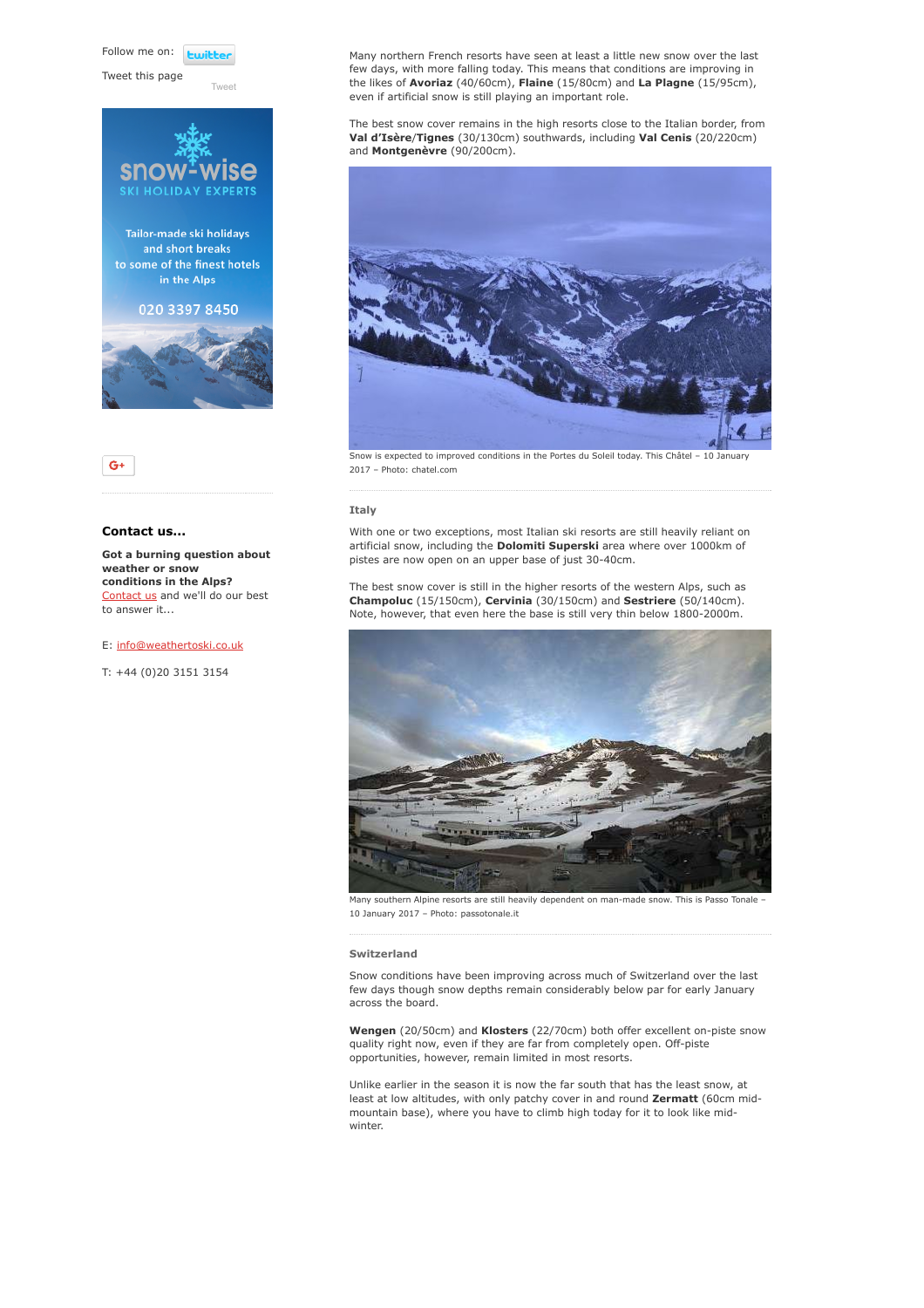

Good piste skiing in Lenzerheide – 10 January 2017 – Photo: lenzerheide.com

#### Rest of Europe

Snow cover remains below par in the Pyrenees though some snow is expected to improve conditions today. Andorra's **Soldeu** (20/40cm) has been offering reasonable piste skiing at altitude but still awaits that killer dump needed to really ignite its season.

The news is better in Bulgaria where **Borovets** (130/155cm) has plenty of fresh snow, though it has been bitterly cold.

It has also been very cold in Scandinavia, especially further north where Sweden's Åre (63cm mid-mountain base) has powdery snow conditions.

There is currently insufficient snow to operate any lift-served skiing in Scotland.



Much needed snow is finally falling in Andorra today. This is Pas de La Casa – 10 January 2017 – Photo: grandvalira.com

#### USA

Californian resorts have been clocking up huge snowfall totals in recent days (with more forecast) though there has been some rain in the mix lower down. **Mammoth** (203/432cm) now has one of the highest upper bases in the world and it could soon surpass 500cm!

Snow conditions in Colorado are excellent right now with fresh snow and colder temperatures than in California. Upper bases are now 142cm in Winter Park and 154cm in Crested Butte.

Over in Wyoming, Jackson Hole (147/223cm) continues its excellent season. Utah resorts are also in great shape with around 2m up top in Snowbird and Alta.